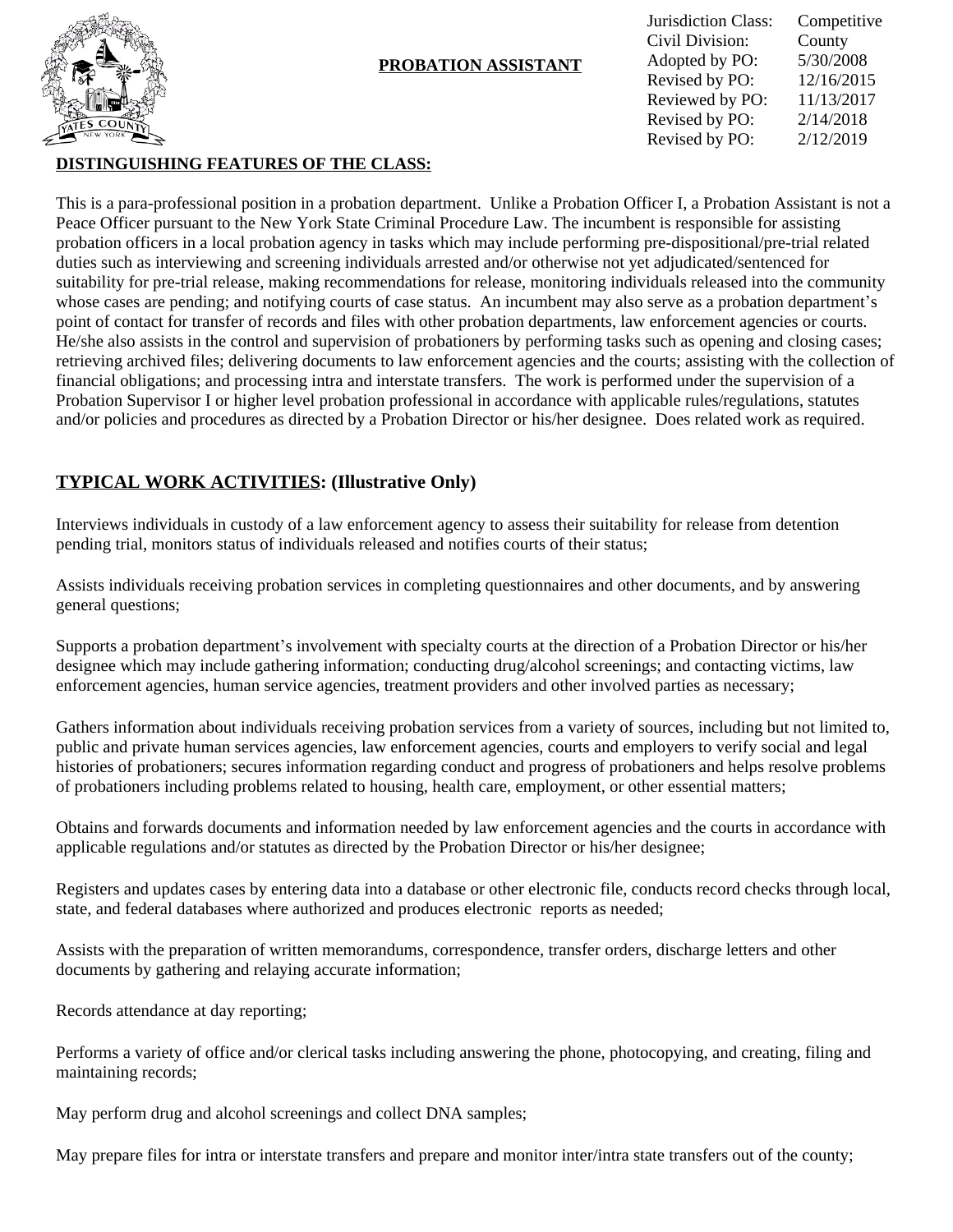May provide employment preparedness assessments and employment related training and assistance.

### **FULL PERFORMANCE KNOWLEDGE, SKILLS AND ABILITIES:**

Good knowledge of pre-trial court procedures;

Good knowledge of interviewing methods necessary to determine suitability for pre-trial release from detention;

Good knowledge of tools used to monitor compliance with conditions of probation, such as drug and alcohol screening, DNA sampling kits and electronic monitoring devices;

Good knowledge of the geography of the jurisdiction employed in;

Working knowledge of laws pertaining to probation work and functions and procedures of family and criminal courts;

Working knowledge of the provisions of the Health Insurance Portability and Accountability Act (HIPAA) regulations and polices relating to confidentiality of case record information;

Working knowledge of special offender populations such as domestic violence offenders, sex offenders, DWI offenders, youthful offenders, juvenile offenders, Persons in Need of Supervision and juvenile delinquents;

Working knowledge of juvenile and adult risk and needs assessment instruments;

Working knowledge of factors related to crime and delinquency;

Working knowledge of the rules of evidence, arrest laws and custody procedures;

Working knowledge of community resources;

Working knowledge of employment, training and treatment options available to probationers;

Working knowledge of office terminology, procedures, equipment and business English;

Ability to interview detainees and assess their suitability for pre-trial release;

Ability to review and explain conditions of probation to a probationer;

Ability to gather and organize information related to the work performed;

Ability to administer drug, alcohol testing and collect DNA samples as needed;

Ability to establish and maintain effective working relationships with others;

Ability to understand and follow oral and written instructions;

Ability to communicate effectively both orally and in writing;

Ability to understand and empathize with the needs and concerns of others;

Ability to maintain composure and make rational judgments under stressful conditions.

#### **OPEN COMPETITIVE MINIMUM QUALIFICATIONS:**